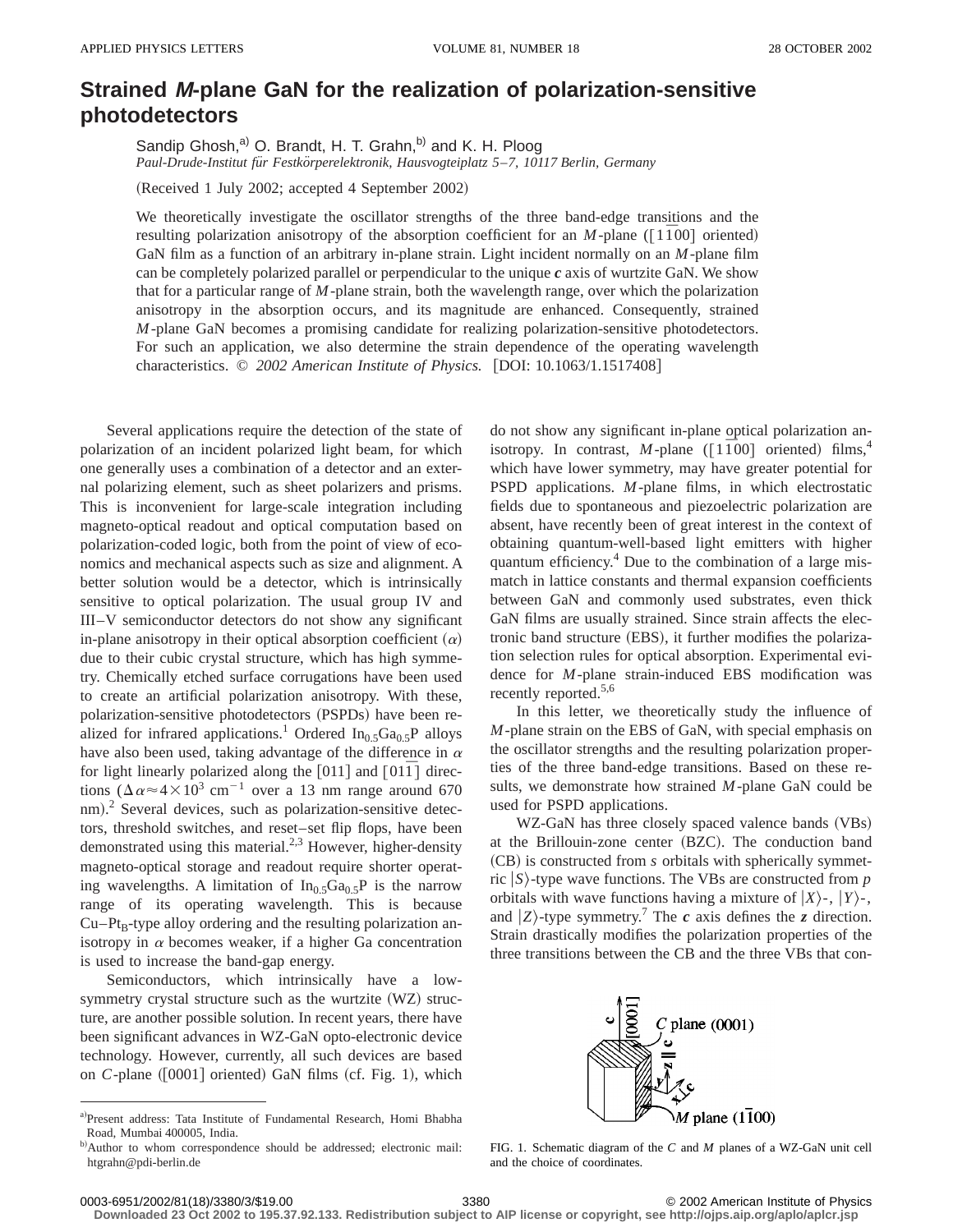

FIG. 2. Calculated relative magnitude (gray scale) of the oscillator strength components  $f_{i\beta}$  ( $i=1,2,3$ , and  $\beta=x,y,z$ ) vs *M*-plane strain  $\varepsilon_{xx}$  and  $\varepsilon_{zz}$  for the three band-edge transitions  $T_i$  of WZ-GaN. The dashed line in the first plot shows the isotropic *M*-plane strain trajectory  $\varepsilon_{xx} = \varepsilon_{zz}$ .

tribute to  $\alpha$ . Therefore, it is not possible to identify such transitions in terms of the *A*, *B*, and *C* excitons of unstrained GaN, so we adopt the nomenclature  $T_i$  ( $i=1,2,3$ ) in order of decreasing transition wavelength  $\lambda_i$ . The main parameters that determine the polarization anisotropy in  $\alpha$  are the three polarization components  $(\beta = x, y, z)$  of the oscillator strength  $f_{i\beta}$  for each  $T_i$ . Strain induces a mixing of the VB states and modifies  $f_{i\beta}$ . We have adopted the  $k \cdot p$  approach to determine the effect of strain<sup>8</sup> on the CB and VB states at the BZC. For VB states, the Bir-Pikus Hamiltonian<sup>9</sup> ( $6 \times 6$ ) matrix  $H<sup>VB</sup>$ ) was diagonalized. The oscillator strengths  $f_{i\beta}$ were obtained from momentum matrix elements of the type  $|\langle \Psi^{\text{CB}} | p_\beta | \Psi_i^{\text{VB}} \rangle|^2$ . Here,  $|\Psi^{\text{CB}} \rangle = |S\rangle$  and  $|\Psi_i^{\text{VB}} \rangle = a_{ix} |X\rangle$  $+a_{i}$  $\ket{Y}+a_{i}$  $\ket{Z}$  represent the orbital part of the CB and VB wave functions, respectively. The complex coefficients  $a_{i\beta}$ are obtained by determining the eigenvectors of  $H<sup>VB</sup>$ <sup>6</sup>. The values of  $|\langle S|p_x|X\rangle|^2$ ,  $|\langle S|p_y|Y\rangle|^2$ , and  $|\langle S|p_z|Z\rangle|^2$  are normalized to the same value according to Ref. 10. To obtain absolute values for the absorption-edge wavelengths, we considered all relevant EBS parameters<sup>11</sup> based on previously reported experimental results.6,12 The elastic constants were taken from Ref. 13. Experimental studies on an  $M$ -plane GaN film grown on  $LiAlO<sub>2</sub>$  have revealed asymmetric in-plane strain values  $\varepsilon_{xx} = -0.56\%$  and  $\varepsilon_{zz} =$  $-0.31\%$ .<sup>5</sup> We, therefore, extended our calculations to an arbitrary in-plane strain in the range  $|\varepsilon_{xx}|$  and  $|\varepsilon_{zz}| \leq 0.6\%$ .

Figure 2 shows the calculated strain dependence of the relative  $f_{i\beta}$  magnitudes as gray-scale plots. As the plots indicate, the  $f_{i\beta}$  obey the following two sum rules

$$
f_{ix} + f_{iy} + f_{iz} = 1,\tag{1}
$$



FIG. 3. (a) Oscillator strength contribution  $f_x(\lambda)$  and  $f_z(\lambda)$  vs wavelength for the three band-edge transitions  $T_i$  ( $i=1,2,3$ ) labeled by the corresponding transition wavelengths  $\lambda_i$  in unstrained GaN at 295 K. (b) Wavelength dependence of the in-plane polarization anisotropy  $\Delta f = f_x(\lambda) - f_y(\lambda)$ . The terms  $\Delta f^{ij}$ ,  $\Delta \lambda^{ij}$ , and  $\lambda_o^{ij}$  are also indicated.

These results reveal that *M*-plane strain can lead to dominantly *x*-, *y*-, or *z*-polarized transitions. In particular, even for isotropic strain ( $\varepsilon_{xx} = \varepsilon_{zz}$ ) in an *M*-plane film, the existence of a purely *x*- or *y*-polarized transition is possible. This is a consequence of the strain-induced broken symmetry in the  $x - y$  plane,<sup>6,14</sup> i.e., the plane perpendicular to the *c* axis.

Each  $T_i$  has an onset at  $\lambda_i$  and continues for  $\lambda < \lambda_i$ . Taking this into account, we plot, in Fig.  $3(a)$ , the *x*-component  $f_x(\lambda)$  and *z*-component  $f_z(\lambda)$  of the oscillator strength near the band edge of unstrained GaN at 295 K. Due to excitonic effects, we considered a redshift in  $\lambda_i$ , but neglected a resonant increase in  $f_x(\lambda)$  and  $f_z(\lambda)$  around the band gap. For an *M*-plane GaN film,  $\alpha(\lambda)$  is proportional to  $f_x(\lambda)$  and  $f_z(\lambda)$ , when the electric-field vector *E* of a normally incident light beam is polarized  $\pm c(E\|x)$  and  $\|c(E\|z)$ , respectively. The difference  $\Delta f = f_x(\lambda) - f_z(\lambda)$  [cf. Fig.  $3(b)$  is nonzero over a wavelength range  $\Delta\lambda$ , which results in a polarization-dependent change in  $\alpha$ . This property of *M*-plane GaN can be utilized to build a PSPD.

 $\Delta f$  and  $\Delta \lambda$  are the two important figures of merit for PSPD applications. Both parameters must be large for a suitable material for PSPD applications. A uniform  $\Delta f$  over a large  $\Delta\lambda$  also ensures a lower-temperature sensitivity. Again, taking GaN as an example, we now discuss how strain affects  $\Delta f$  and  $\Delta \lambda$ . For  $\lambda < \lambda_3$ , all three transitions contribute to  $\alpha(\lambda)$ . However, due to Eq. (2), we get  $\Delta f = \sum_{i=1}^{3} [f_{ix}$  $-f_{iz}$  = 0. Therefore, a significant polarization anisotropy in  $\alpha$  can exist only for  $\lambda > \lambda_3$ , i.e., between  $\lambda_1$  and  $\lambda_3$ . We identify three regimes in this wavelength range. Regime I is the range between  $\lambda_1$  and  $\lambda_2$ . Here, only  $T_1$  contributes to  $\alpha$ so that  $\Delta f = \Delta f^{12} = |f_{1x} - f_{1z}|$ . The strain values, for which  $\Delta f^{12}$  is high, are depicted by the darker regions of the grayscale plot in Fig. 4(a). In the regions marked  $x(z)$ ,  $\alpha$  will be high for  $E\Vert x(E\Vert z)$ . For a strain value with a large  $\Delta f^{12}$ , one can determine, from the adjacent contour plots, the central operating wavelength  $\lambda_o = \lambda_o^{12} = (\lambda_1 + \lambda_2)/2$  and the operating range  $\Delta\lambda = \Delta\lambda^{12} = \lambda_1 - \lambda_2$  for PSPD applications. Regime II corresponds to wavelengths between  $\lambda_2$  and  $\lambda_3$ . Here, in general, both  $T_1$  and  $T_2$  contribute to  $\alpha$  so that  $\Delta f$  $= \Delta f^{23} = |f_{1x} + f_{2x} - f_{1z} - f_{2z}|$ . The strain values, for which  $\Delta f^{23}$  is high, are shown by the darker regions of the grayscale plot in Fig. 4(b). Here,  $\lambda_o = \lambda_o^{23} = (\lambda_2 + \lambda_3)/2$  and  $\Delta \lambda$  $= \Delta \lambda^{23} = \lambda_2 - \lambda_3$  (cf. adjacent contour plots). For strain values, where  $\Delta f \approx 1$  in regime II, but  $\Delta f \approx 0$  in regime I, we

 $f_{1\beta}+f_{2\beta}+f_{3\beta}=1.$  (2) find that  $f_{1y} \approx 1$  so that according to Eq. (1)  $f_{1x} \approx 0$  and  $f_{1z}$ <br>Downloaded 23 Oct 2002 to 195.37.92.133. Redistribution subject to AIP license or copyright, see http://ojps.aip.org/